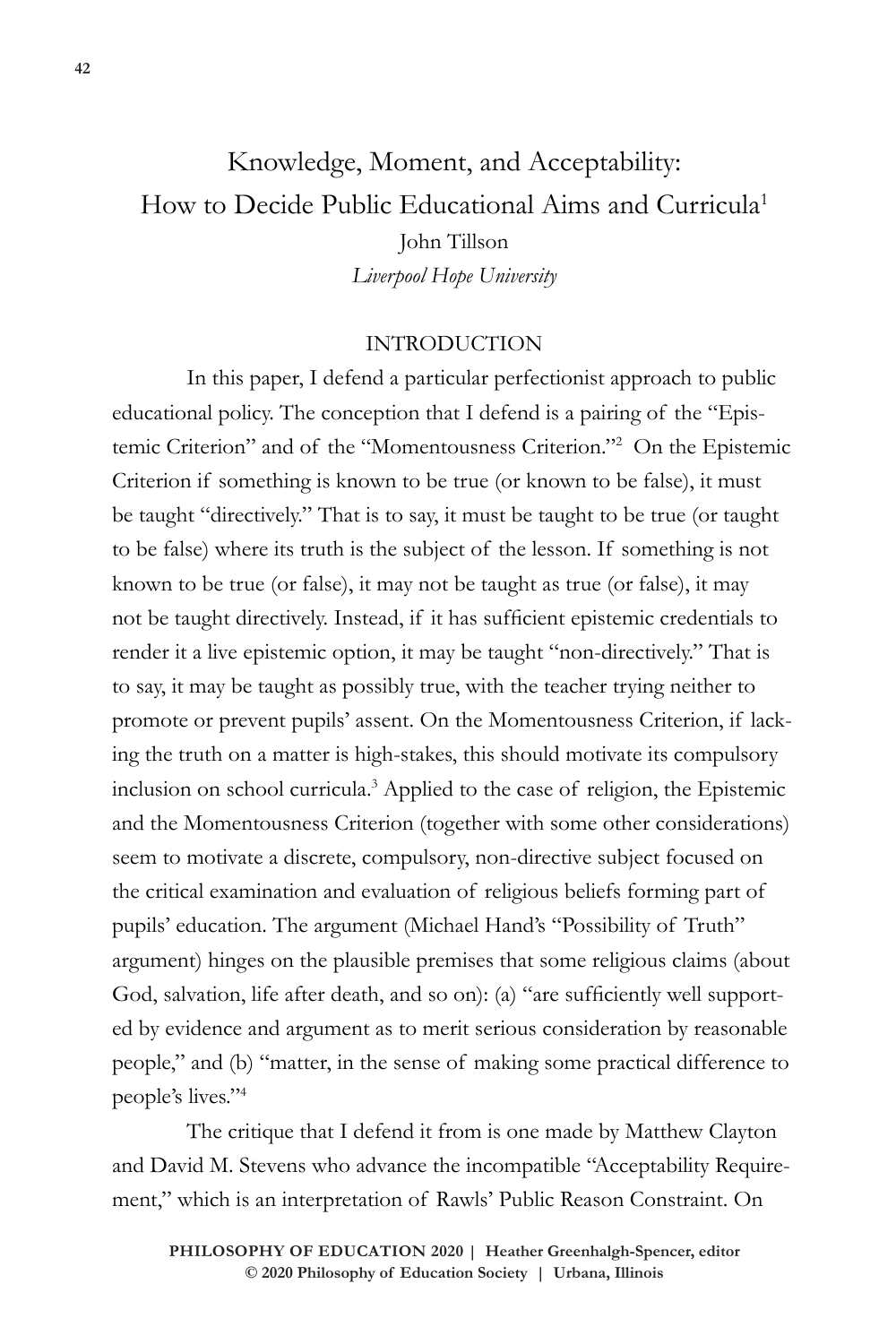#### **John Tillson 43**

the Acceptability Requirement, schools ought to restrict implementation of the epistemic criterion to (a) those beliefs that enable them to satisfy their enforceable duties, and (b) those beliefs that are not matters of dispute among politically reasonable people. Against the Acceptability Requirement and in favour of the joint Epistemic and Momentousness Criterion, I contend that where it is valuable for people to set their own ends, they can only fully meaningfully do this in light of facts and free of misinformation. In light of this, I argue that it is the duty of educators to put students in this position; it is then students' prerogative to fail to live meaningfully. While children have no duty to perfect themselves, they do have a right to invent themselves, but they cannot do this is ignorance: if their life is meaningless because they chose as well as they could without being informed, then they could not truly consent to the life they undertook, and did not have a realistic chance at a meaningful life.

#### POLITICAL MORALITY AND STATE-MAINTAINED SCHOOLS

Considerations of political morality are unavoidably relevant to motivating and constraining the function of state-maintained schools.5 As Matthew Clayton and David Stevens observe, "state-maintained schools are funded by citizens through taxation and governed by legislation enacted by the state on behalf of the public."6 For this reason, in order to make progress on the question of what function state-maintained schools may permissibly serve, "we need to know what aims and objectives the government is morally permitted to force its citizens to serve."7

### ANTI-PERFECTIONISM AND PUBLIC REASON

On anti-perfectionist visions of political morality (such as Clayton and Stevens'), government has principled reasons not to take a stand on matters that are in dispute among *politically reasonable* citizens. *Politically reasonable* citizens are those citizens committed to the values of freedom, equality, and cooperating with other citizens on fair terms.On this understanding, political institutions "should not be motivated by or directed to serve any particular comprehensive end" or conception.<sup>8</sup> Comprehensive ends and conceptions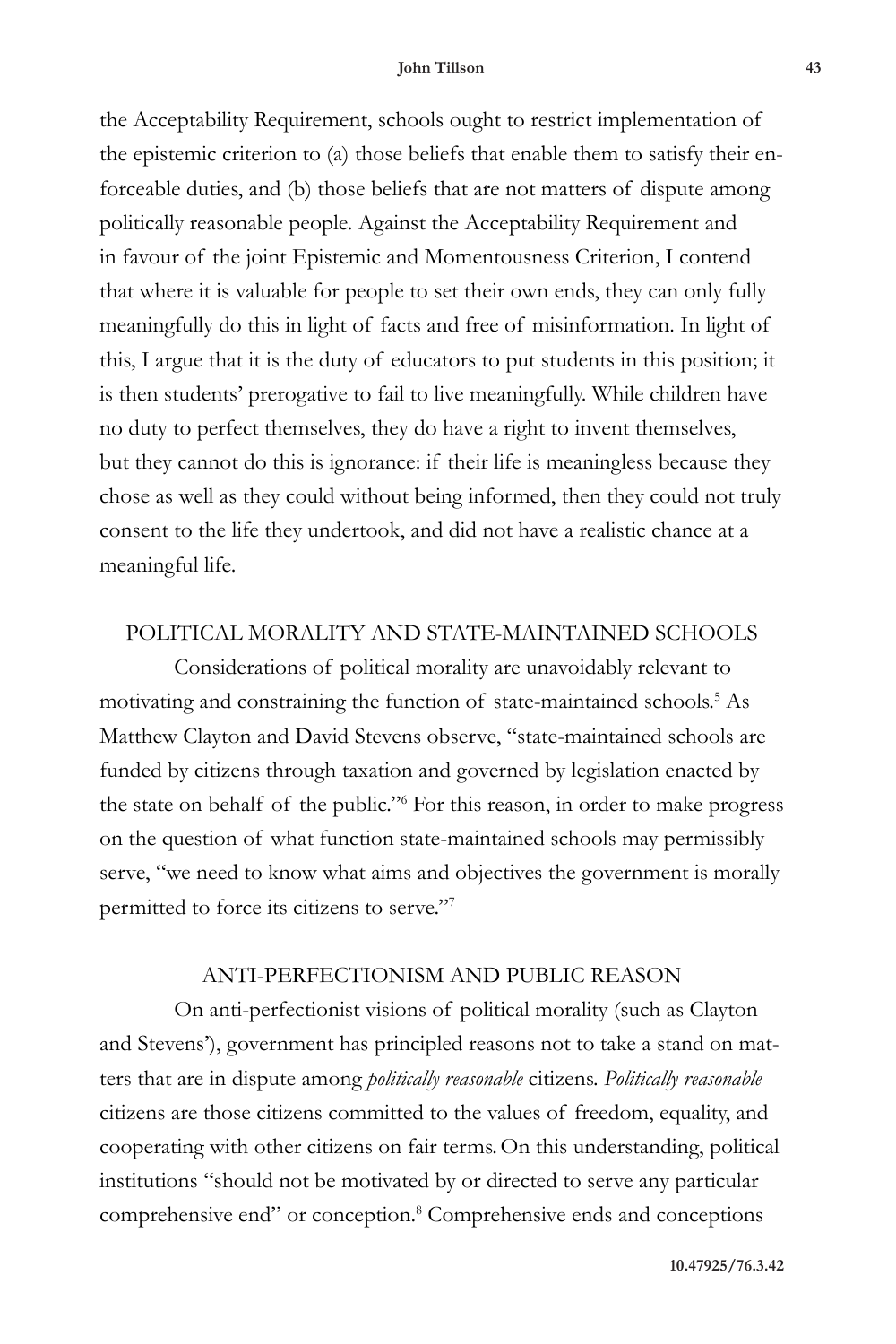are those ends and conceptions that go beyond commitment to the values of freedom, equality, and regarding society as a fair scheme of cooperation. Call those comprehensive ends and conceptions, which *politically reasonable* citizens disagree about, "politically controversial" comprehensive ends and conceptions.9 On perfectionist understandings, state-maintained schools may promote, and, if not promote, at least act on information about the good and the true if what they have is knowledge, even if its content is a matter of behavioural or political controversy. Perfectionists claim they have no principled reason to refrain from promoting or acting on politically controversial information. Within a certain scope (to be discussed in the next section) anti-perfectionists insist that the justification of conceptions and ends use the vocabulary of *public reason* (i.e., draw on a bank of concepts which has been emptied of any *politically controversial* items).

#### BROAD AND NARROW ANTI-PERFECTIONISM

Within what scope would anti-perfectionists have us use the vocabulary of *public reason* to justify our conceptions and ends? When may citizens invoke concepts and ends from the comprehensive conceptions, and when may they not? In other words, when does the *public reasons constraint* apply? It would be clearly authoritarian and offend against the value of freedom to forbid people from acting on their comprehensive conceptions and ends at all. On the other hand, in so far as allowing people to act on them affects other people's lives, the value of freedom may be offended against from the other direction. Some (including Rawls and Scanlon) recommend a narrow scope, others (including Quong, and Clayton and Stevens) a broader scope. For Rawls, *the public reason constraint* need apply only to how we justify "the basic structure of society," that is to deciding *constitutional essentials*, "how political power is acquired and the limits of its exercise," and *basic justice*, "the background institutions of social and economic justice."<sup>10</sup>This is what Quong calls The Narrow View: "The idea of public reason must apply to constitutional essentials and matters of basic justice, but need not apply beyond this domain."11 Pointing out that The Narrow View is compatible with a limited form of political perfectionism, Quong defends the "The Broad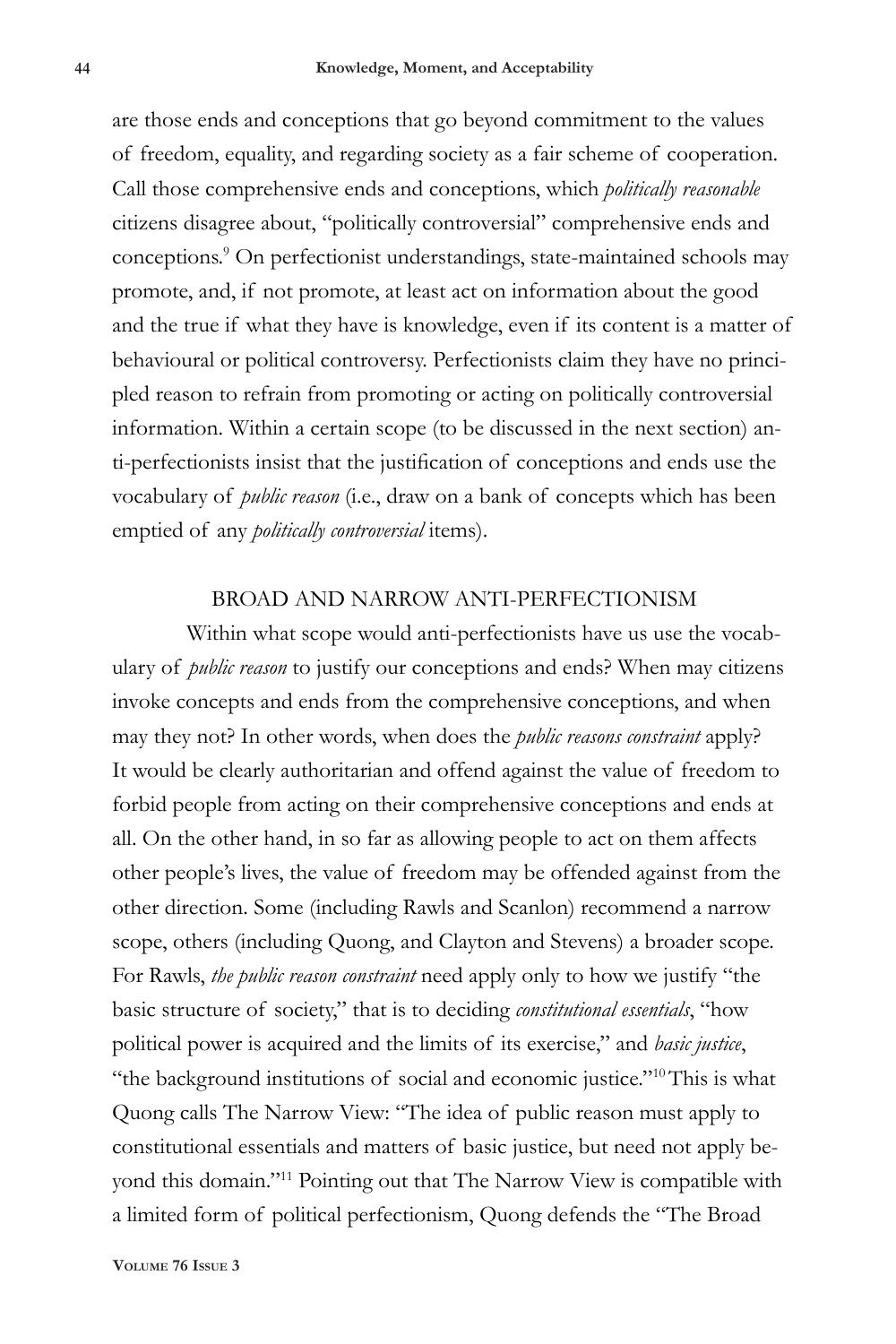View," arguing that "public reason ought to apply, whenever possible, to all decisions where citizens exercise political power over one another."12 It is this view that Clayton and Stevens seem to share. Clayton and Stevens's reasons for this view will emerge below. Political power is, I take it, at least any act of government that makes or is based on enforced requirements of citizens. Since, as Clayton and Stevens point out, "state-maintained schools are funded by citizens through taxation and governed by legislation enacted by the state on behalf of the public," they fit the bill.<sup>13</sup>

# BROAD ANTI-PERFECTIONISM VERSUS PERFECTIONISM IN STATE SCHOOLS

Clayton and Stevens have defended a principle that would block the Possibility of Truth argument from going through. According to their Acceptability Requirement, "education policy must be regulated by principles that are acceptable to reasonable people."14 The concept of reasonableness they have in mind is what we might call Political Reasonableness (rather than epistemic reasonableness). It is of having a "baseline commitment to treating others as free and equal, and to social unity," social unity being the view that "society should be a fair system of mutual cooperation."15 On their view the Possibility of Truth argument (outlined above) "rests on a controversial claim about the plausibility of different viewpoints" in that it "cannot command the universal assent of reasonable people."16 It is, in other words, politically controversial in that it involves ends and conceptions that are in dispute among citizens committed to freedom, equality, and social unity. Educational policy, according to Clayton and Stevens, must be based on the universal assent of people who treat each other as free and equal, and are committed to social unity.

The attraction of Clayton and Stevens's view is considerable. It seems desirable that the ends and conceptions which people are forced to serve should be acceptable to them.<sup>17</sup> Otherwise, they would seem to be subjects of brute domination, alienated from their community and its governance. Where that domination goes beyond ensuring that they act in accordance with their enforceable moral requirements this seems objectionable.<sup>18</sup>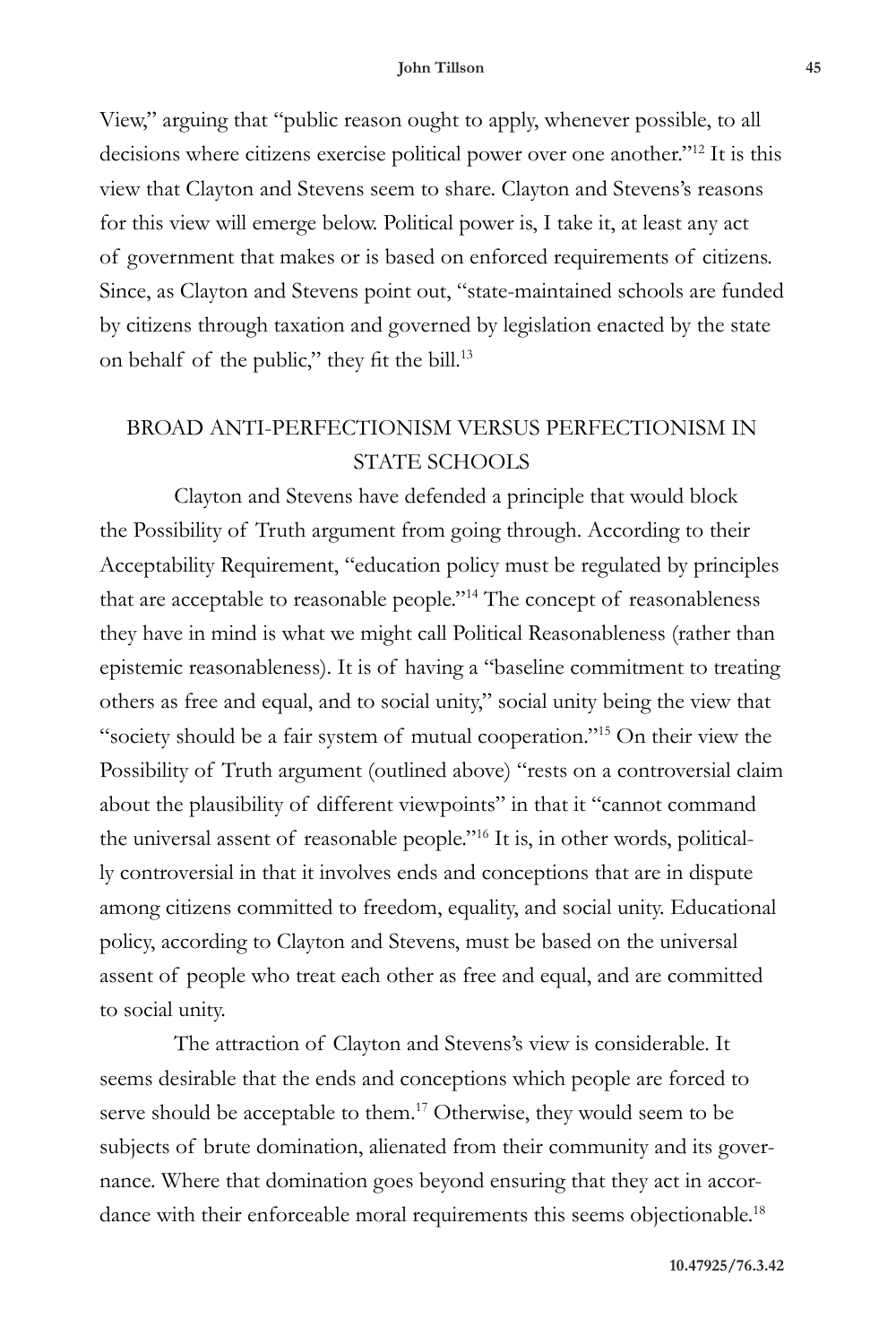It seems desirable to minimize the degree to which the subjects of political power are alienated from and unable to identify with that power. Instead it seems desirable to maximize the extent to which the subjects of political power can regard themselves "as jointly realizing a fair scheme of social cooperation" or "as partners that produce a valuable shared end."19

For Clayton and Stevens, what matters is that people can justly feel included, not that they believe the truth. Besides ensuring that we act in accordance with our strictest moral duties (e.g., the prohibition on doing serious harm), what else are governments entitled to do? While humans seem to have an interest in having the freedom to formulate and pursue their own conception of the good, they may require constraints beyond those of their enforceable moral duties (e.g., constraints regarding taxation, road safety laws, food hygiene standards, and so on). How do we combine our claim to freedom with the need for legal constraints? Following Rousseau, Clayton and Stevens allow that our "freedom is preserved" only if each citizen "endorses the rules that constrain" us.20 The Acceptability Requirement is, for Clayton and Stevens, the "best interpretation of what it means for the state to respect the freedom and equality of its citizens."21

#### A SELF-DEFEATING REQUIREMENT?

If the Acceptability Requirement failed (in fact) to command the universal assent of reasonable people, it would seem to be self-defeating. If it *could* fail, then it would seem to be hostage to fortune. To be immune from the worry, it would have to be shown that reasonableness entails or requires assent to the Acceptability Requirement. The Acceptability Requirement, again, is the requirement that "policy must be regulated by principles that are acceptable to reasonable people," where reasonable people means those "committed to treating others fairly and respecting the rights and freedoms of other people."22 Is it politically unreasonable to deny that policy must be regulated by principles that are acceptable to politically reasonable people? This is Clayton and Stevens's contention, regarding it as an "important requirement of political morality."23 For this to be the case we would need to see that denying the acceptability requirement (a) fails to show citizens equal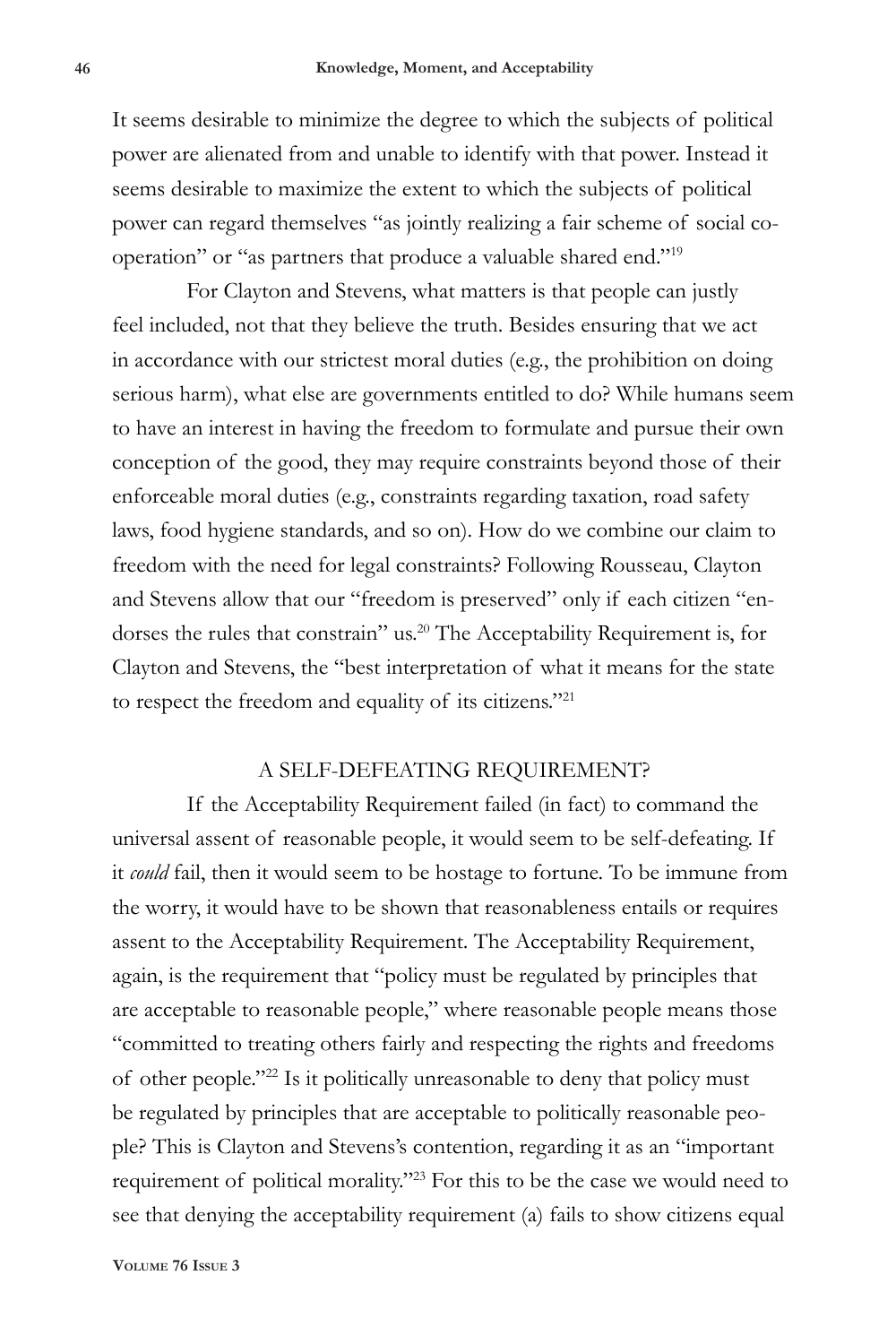regard, or (b) fails to respect their freedom. Over the course of this paper, I hope to motivate the view that neither of these things is true.

## "FLOODGATES OF IMPARTIALITY"

Clayton and Stevens's view might seem to open up "floodgates of impartiality" concerning what may be taught concerning matters that are rationally settled among expert communities.<sup>24</sup> Consider how the questions of whether human actions account for rapidly deteriorating climate conditions and whether flu vaccines cause autism are matters considered beyond reasonable dispute among climate scientists and medical researchers respectively (the answers being "yes" and "no" respectively). Consider also how there is no end of ignorant parties who genuinely deny the former and affirm the latter. Clayton and Stevens can begin to respond to the Floodgate of Impartiality charge by observing that citizens have enforceable duties to one another: they may have duties not to create inhospitable climate conditions abroad, and not to endanger children by failing to vaccinate them. To execute these duties, it may be in some cases expedient and other cases necessary to know the truth. "Anti-perfectionists," as Clayton says, "may take a stand on the soundness of claims that are relevant to our status or conduct as free and equal citizens."25 The important question is just how much one has to know, and how ignorant one can afford to be, in going about the business of satisfying one's enforceable duties to treat others as free and equal.

All systematic ignorance is potentially dangerous: we cannot decide which systematic truths are dangerous for citizens to be ignorant about, that is just those truths that enable them to act in accordance or compliance with their enforceable duties and no more. This is because knowledge is fundamentally interconnected. Facts about reality form a coherent and interrelated whole. As Jonathan Lowe puts it, "Truth is single and indivisible or, to put it another way, the world or reality as a whole is unitary and necessarily self-consistent."<sup>26</sup> Changing facts about the world has ripple effects for the rest of reality, sometimes known as "the butterfly effect," and changing beliefs about the world has ripple effects for what other beliefs we ought to have about it. That is, the unity of reality implies the capacity for an ontolog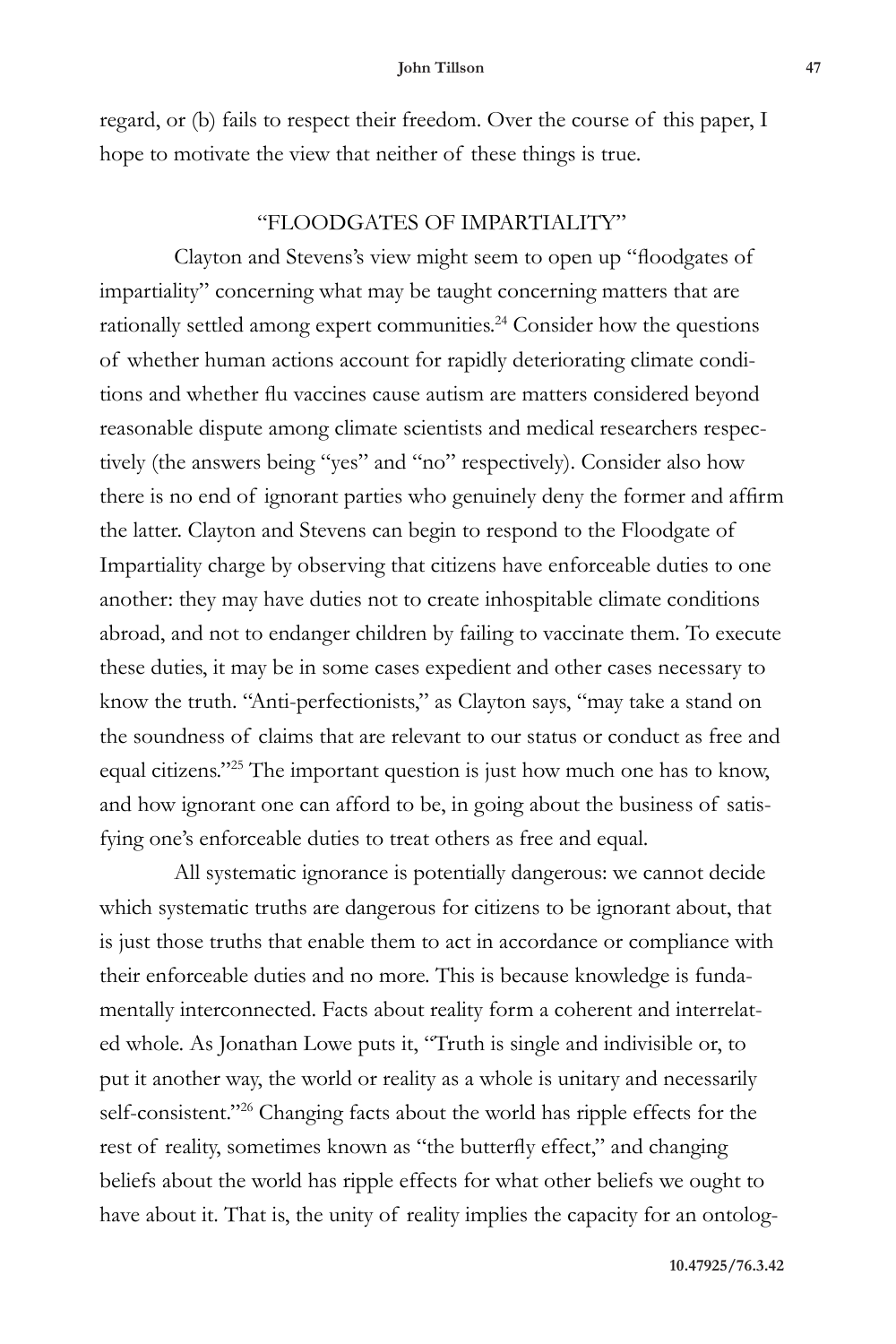ical butterfly effect, and recognition of this unity implies the possibility of an epistemic butterfly effect. In line with this, judgments about which claims are true, which are false, and which are reasonable must be presupposed in the selection of topics for further investigation. For those persuaded of biblical inerrancy, there is scant reason to explore the events of deep time preceding man's appearance on earth.

It may therefore be reasonably worried that to the extent that students' views are given scope to diverge from expert community consensus through nondirective teaching, their contents will compound, moving yet away from reality, as their false beliefs become premises even in valid arguments. At worst, they will ultimately become cocooned in delusion. One can only hope (in vain) that people with such beliefs accede to no political power. For every fundamental false belief one holds, the more satisfying one's citizenships duties falls hostage to fortune.

In Clayton and Stevens's sense of the term "reasonable," most findings of the scientific community agreed on by expert consensus both in terms of the conclusions and the means of proof "cannot command the universal assent of reasonable people."27 However, educational policy makers must unavoidably make truth judgements in circumstances of popular disagreement in order to decide on the content and aims of education, and the truth is best gaged by deference to the consensus of subject experts, rather than of non-experts. Contemporary orthodoxy in science forms an impressively mutually consistent body of beliefs that can generate further research questions. Moreover, the Acceptability Requirement seems unrealisable in principle for the following reason. In order for government to effectively decide whether citizens' beliefs do fail to allow them to execute their enforceable duties, the government must construct a theory of how things are, and judge whether believing falsely is likely to lead to harm, that is to say, all of their policy decisions to refrain from intervention in false beliefs would have the falsity of those beliefs featuring as premises anyway. In constructing such a theory and acting on it, they would thereby violate the Acceptability Requirement.

Clayton and Stevens allow that people have an interest in the truth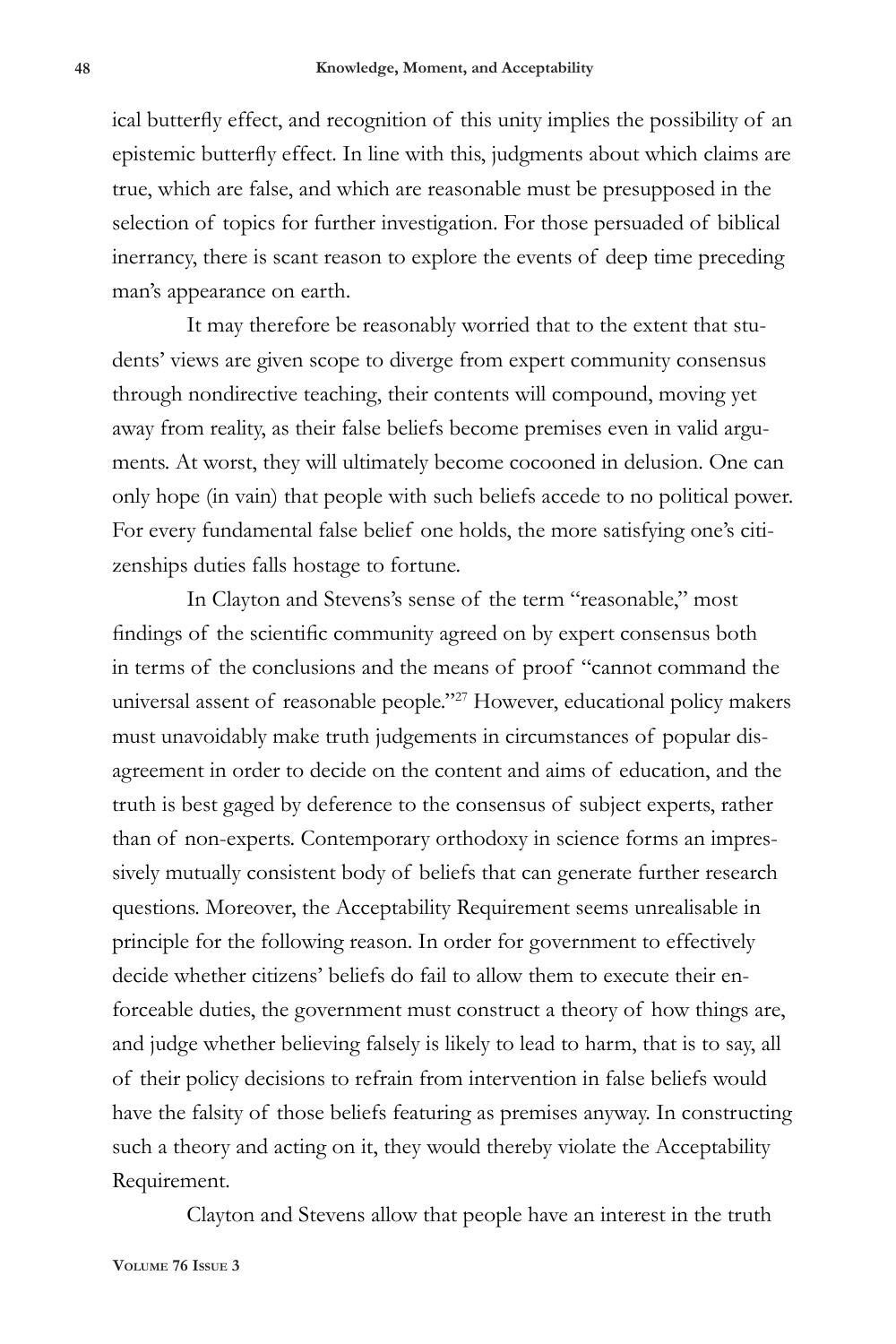#### **John Tillson 49**

being known where being wrong about the truth is high-stakes (e.g., whether global warming is anthropocentric, and whether flu vaccines cause autism), and an interest in being protected from negative impacts of "reasonable citizens" acting sincerely in line with their irrational beliefs. The question is just how much ignorance we can be assured is compatible with only internalities. However, it may be that equal regard for people sometimes involves protecting them from their own ignorance. In 1912, for instance, Franz Reichelt died testing a wearable parachute by jumping from the Eiffel Tower. It would seem no violation of his freedom to prevent him from doing this, and it would seem to treat his wellbeing with disregard to allow him to do this.

## SELF-DETERMINATION/ INDEPENDENCE AND TRUTH

Clayton and Stevens regard individual self-determination to be one of the fundamental values that "ground" the acceptability requirement.<sup>28</sup> As Clayton says elsewhere:

> One prominent argument for anti-perfectionism proceeds from the ideal of independence, which asserts that each person should endorse the rules that govern how she lives her life. With respect to our personal goals, for example, independence requires that we decide for ourselves what ends we pursue during our lifetimes, rather than have our ends set by other people.<sup>29</sup>

However, full self-determination is only possible in light of the truth. Individuals cannot fully self-determine in ignorance. In order to fully self-determine, one needs to commit oneself in light of (a) all relevant information, (b) only accurate, (c) without manipulation, and (d) without coercion.<sup>30</sup> Individuals may more fully self-determine than others in as far as they satisfy more of these criteria or satisfy these criteria more fully than others do. Unless they satisfy them fully however, they are not fully self-determining.

Indeed, it seems that we do a disservice to individuals if we do not allow them to make decisions and formulate life plans in light of facts, in that we rob them of a chance to be self-determining. It is quite plausible that decisions and actions made in such circumstances have limited value. It is to labour under a misapprehension, and if one's whole life is spent in this way, the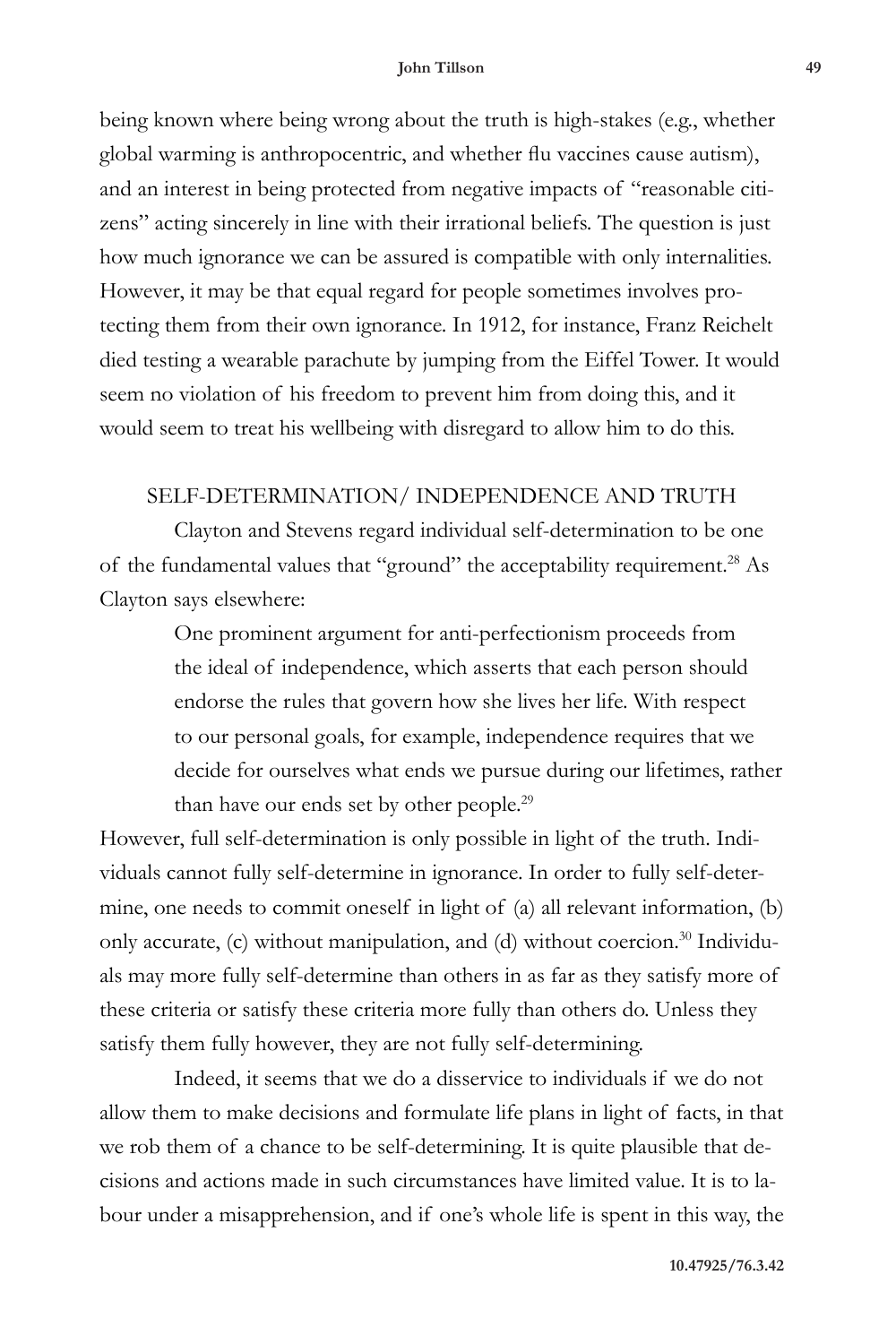very real worry is that one's life will have been wasted. In Arthur C. Clarke's "The Nine Billion Names of God," Tibetan monks seek to compile all of the names of God, the purpose for which they believe the Universe was created. I won't spoil the story for those who have not read it, but suppose the monks were wrong.<sup>31</sup> Certainly they would have sense of purpose, but if they were told that they were mistaken, and that there was in fact no god to have names applied, they might wish this to happen sooner rather than later. And given the choice between false appearance of meaning, or meaning premised on a falsehood, full respect might seem to require disabuse. What they might entail is that people live out their lives under an illusion of meaning; they might thereby regard their life as meaningless if only they had access to a fuller range of information.

Some might claim that all meaning is a mere illusion and that false perception of meaning is the best for which we can hope. However, this thought it unstable since objective standards of evaluation are presupposed insofar as one is able to judge that some lives (e.g., those involving a false perception of meaning) are better than others are. Furthermore, what is required from such parties is an error theory as to why all those who sense meaning are mistaken. On my more modest error theory, perceptions of meaning are rendered vulnerable to meaninglessness or, to what also seems problematic, to their meaningfulness having been a stroke of luck by being premised on falsehoods.

At this point, the Rawlsians may seek to invoke the burdens of judgement. Rawls's account of *the burdens of judgment* says that, for various reasons, knowing the truth about the content of what he calls comprehensive doctrines is hard, and as a result a plurality of views is inevitable.<sup>32</sup> But knowing the truth is less hard than emphasis on these burdens might indicate. Plenty is known, and still many (politically reasonable people) fail to share in this knowledge. Examples of ignorance despite human knowledge include ignorance about the shape of earth, anthropogenic climate change, the effects of vaccinations, and whether Neil Armstrong walked on the moon. To the extent that Rawlsians use the burdens of judgement to urge the frailty of human knowledge and reason, she undermines all of the other findings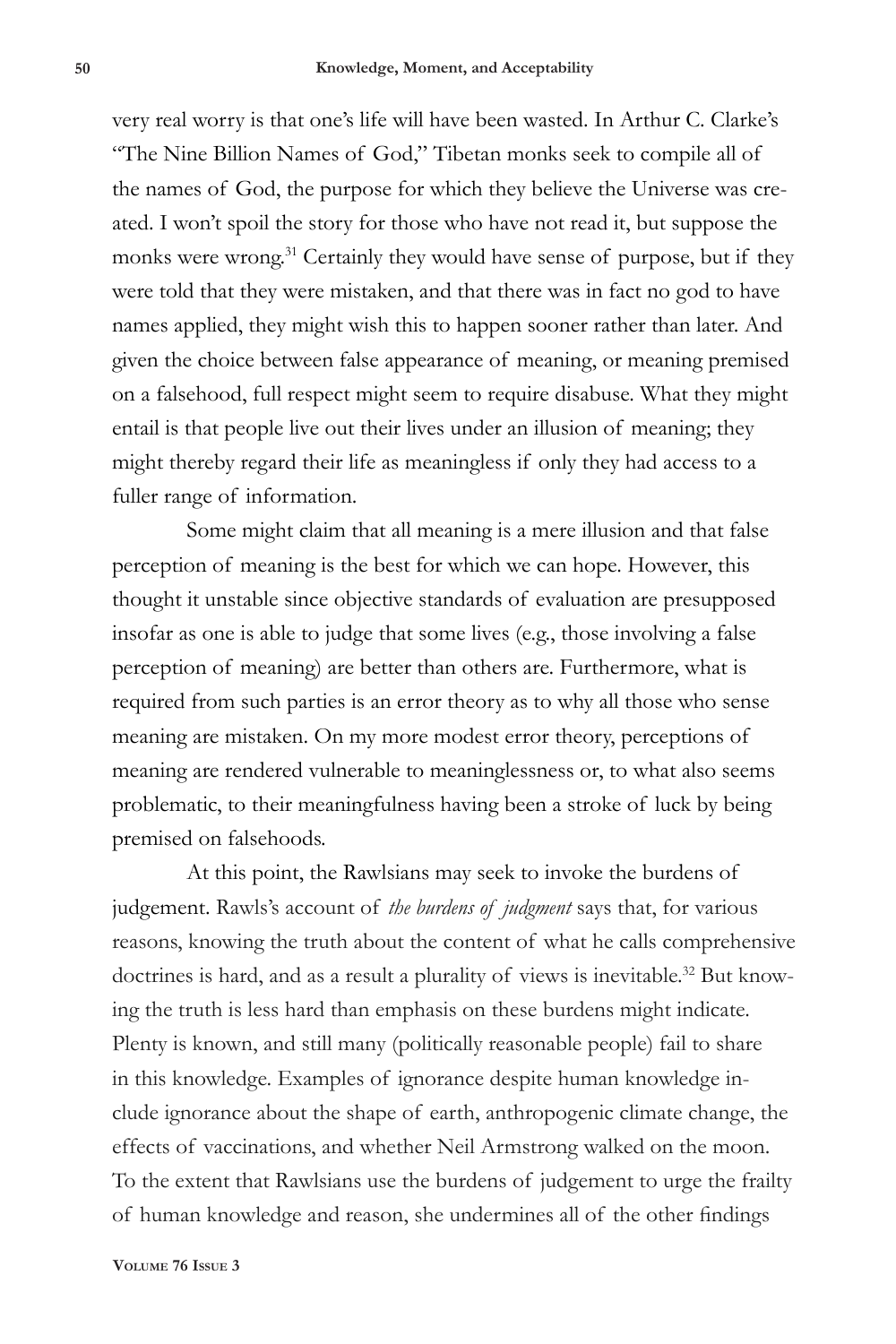#### **John Tillson 51**

that she argues in favour of (to resist such a consequence would amount to special pleading). Indeed, there is no reason to think that Rawls would have endorsed such an application of the burdens of judgement.

## **CONCLUSION**

In this paper I have sought to defend a pairing of the "Epistemic Criterion" and of the "Momentousness Criterion" from a critique in Clayton and Stevens's advocacy of the "Acceptability Requirement." I have not attempted to defend the thesis against further alternatives or further attempt to establish it. To be sure, I have not been arguing that people are under any duty to perfect themselves, to seek the maximal meaning in life or to be more morally good than is required by their enforceable moral duties. Instead, I have argued that even where it is valuable for people to set their own ends, they can only fully meaningfully do this in light of facts and free of misinformation. It is the duty of educators to put them in this position; it is then their prerogative to fail to live meaningfully. While children have no duty to perfect themselves, they do have a right to invent themselves, but they cannot do this is ignorance: if their life is meaningless because they chose as well as they could without being informed, then they could not truly consent to the life they undertook, and did not have a realistic chance at a meaningful life. In sum, educators are under an obligation to inform their students of what it is costly for them not to know, as well as what it is costly to others for them not to know. The way to determine what is costly and for whom is, in part, through deference to expert consensus. It does not offend against students' freedom to inform them in these ways, nor does it require treating them with unequal regard. We ought then, to prefer the politically perfectionist conjunction of the Epistemic and Momentousness criteria in deciding educational policy to the anti-perfectionist Acceptability Requirement.

1 I would like to thank audiences at Malmö University's, Philosophical Studies of Education research group, The University of Warwick's, Centre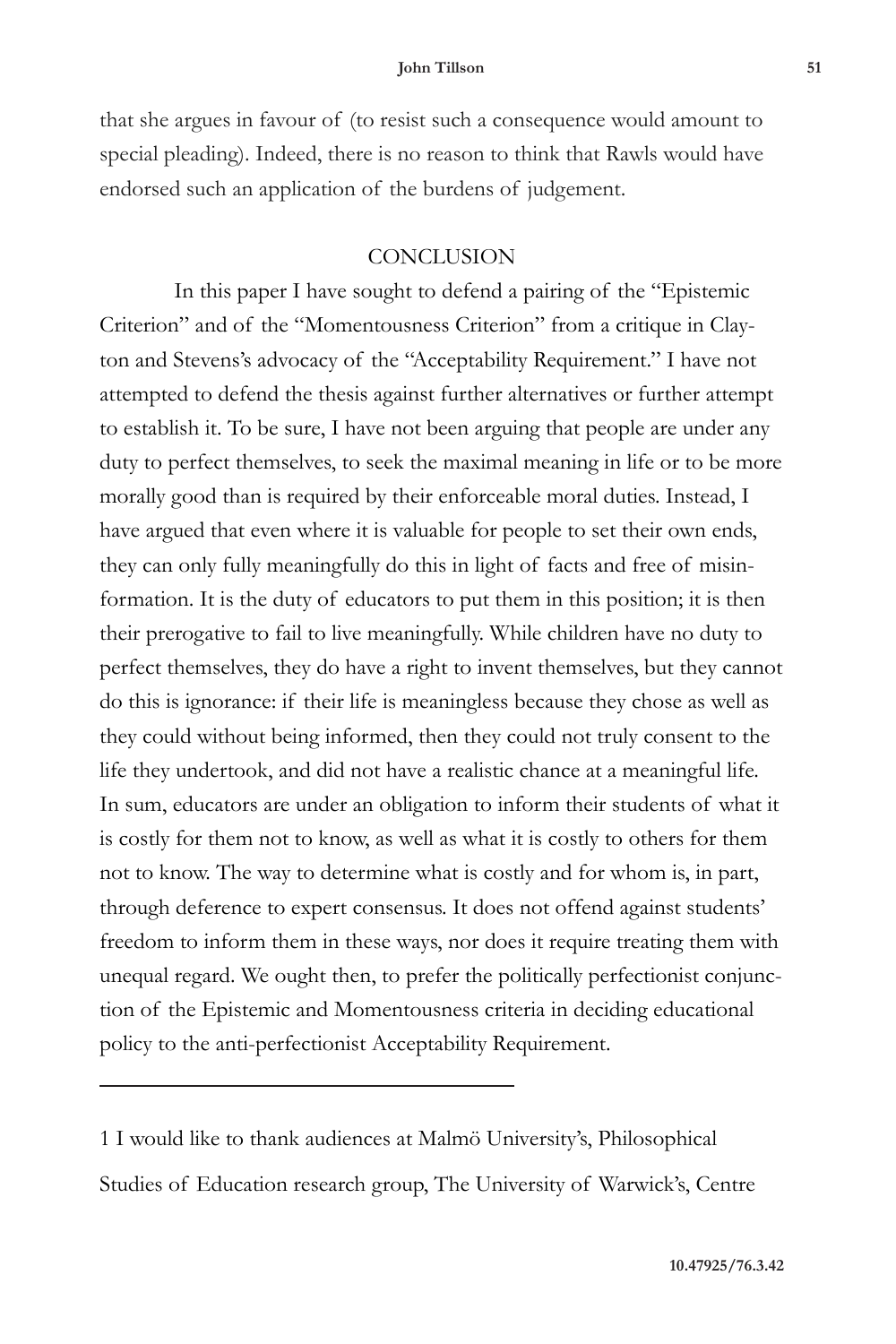for Ethics, Law and Public Affairs, and The Manchester Centre for Political Theory Workshops; Johan Brännmark, Matthew Clayton, Michael Hand, Hwa Kim, and David Rowthorn, for helpful comments on earlier drafts of this essay.

2 I have sought to motivate and defend this pairing before in "Towards a Theory of Propositional Curriculum Content," *Journal of Philosophy of Education* 48, no. 1 (2014): 137–148, and "When to Teach for Belief: A Tempered Defence of the Epistemic Criterion," *Educational Theory* 67, no. 2 (2017): 173–191.

3 Michael Hand and John White, "Is Compulsory Religious Education Justified? A Dialogue," *Journal of Education and Christian Belief* 8, no. 2 (2004): 101-112.

4 Hand and White, "Is Compulsory Religious Education Justified? A Dialogue", 102, 103.

5 They are relevant to the mission of private schools also, but I leave these to one side for the sake of developing the more fundamental point of this article.

6 Matthew Clayton and David M. Stevens, "What is the Point of Religious Education?" *Theory and Research in Education* 16, no. 1 (2018): 67.

7 Clayton and Stevens, "What is the Point," 67.

8 Matthew Clayton, "Anti-Perfectionist Childrearing," in *The Nature of Children's Well-being,* eds. A Bagattini and C. Macleod (Dordrecht: Springer, 2015), 126.

9 Politically controversial ends and conceptions are a special case of Robert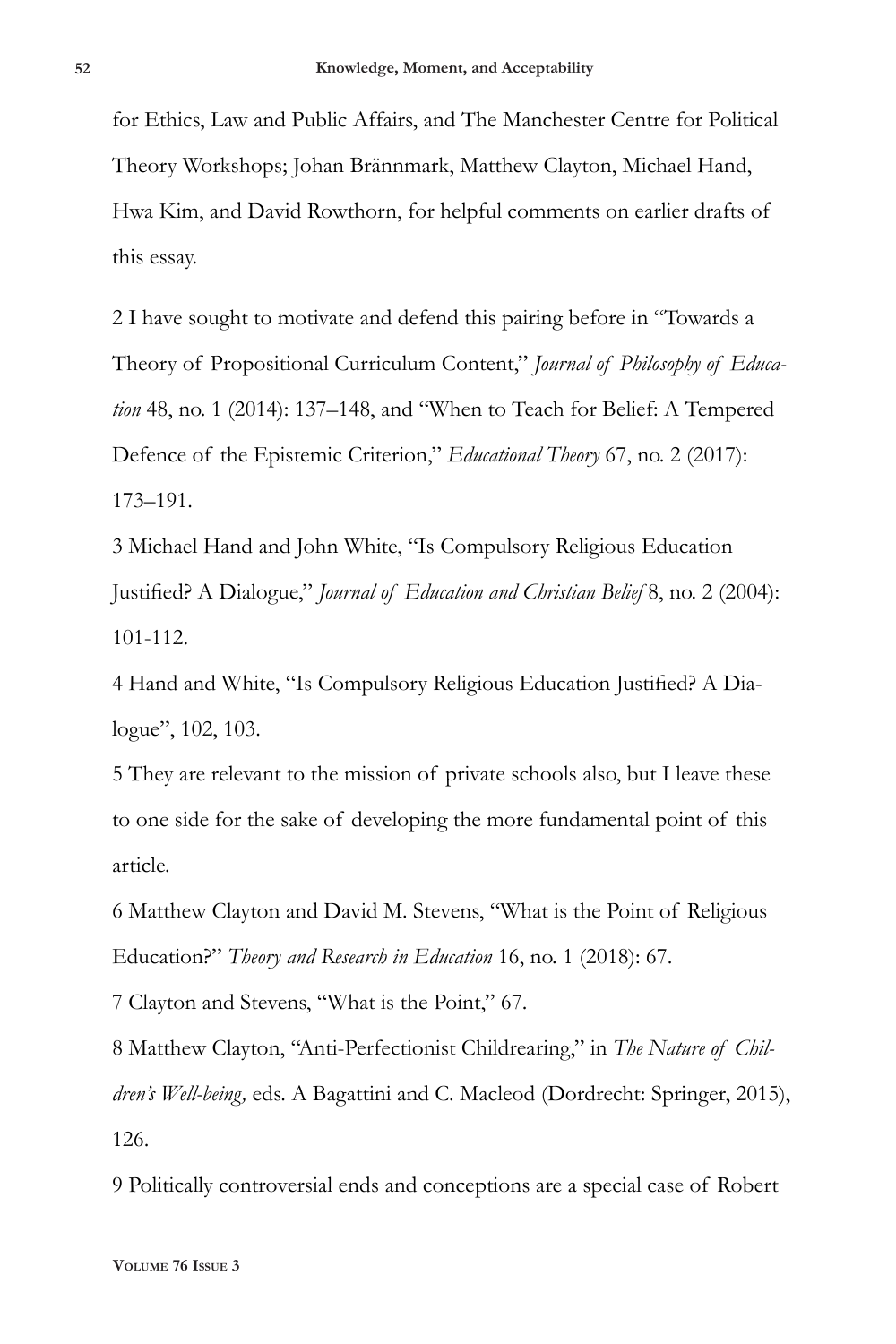Dearden's "behaviourally controversial" ends and conceptions. Those ends and conceptions are behaviourally controversial, on which "numbers of people" disagree. Robert Dearden, "Controversial Issues and the Curriculum," in *Theory and Practice in Education* (London: Routledge and Kegan Paul, 1984), 85. 10 John Rawls, *Political Liberalism: Expanded Edition* (New York: Columbia University Press, 2005), 229.

11 Jonathan Quong, *Liberalism without Perfection* (Oxford: Oxford University Press, 2011), 274. 12 Quong, *Liberalism without Perfection,* 274.

13 Clayton and Stevens, "What is the Point," 67. Whether similar principles apply to political influence tout court if it could somehow be separated out from political power, and where the difference between power and influence lies are questions for another paper.

14 Clayton and Stevens, "What is the Point," 65.

15 Clayton and Stevens, "What is the Point," 65.

16 Clayton and Stevens, "What is the Point," 73-74.

17 For a discussion of acceptability versus actual acceptance, see Victor Tadros, "Chapter 8: Political Liberalism and Criminalization," in *Wrongs and Crimes* (Oxford: Oxford University Press, 2017).

18 See Tadros, "Chapter 8" for an attractive account of how respect for citizens' authenticity and independence provides states with pro tanto reasons to refrain from forcing reasonable citizens to serve ends which are not acceptable to them without revising their most fundamental moral beliefs.

19 Clayton and Stevens, "What is the Point," 70.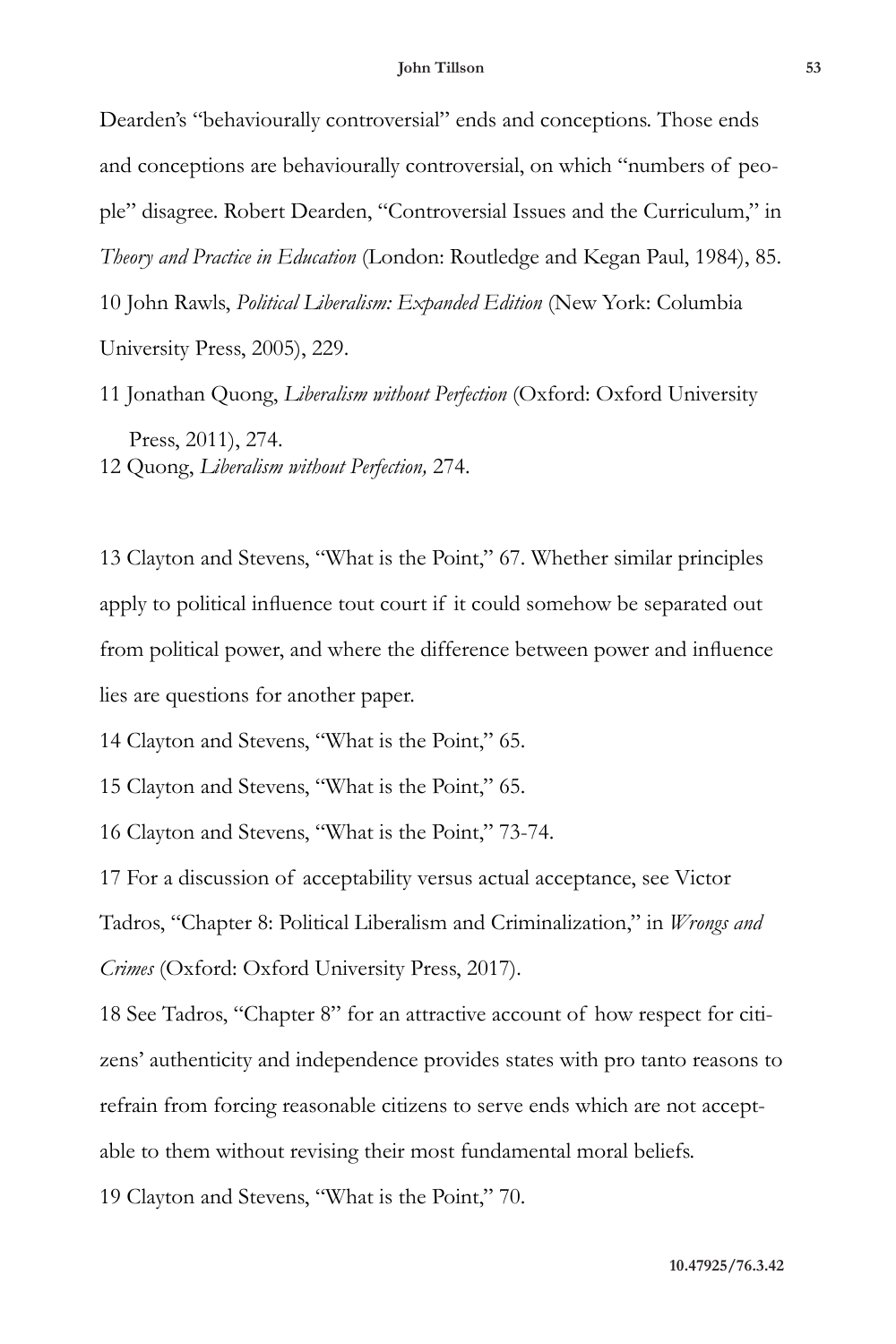20 Clayton and Stevens, "What is the Point," 69.

21 Clayton and Stevens, "What is the Point," 69.

22 Clayton and Stevens, "What is the Point," 70.

23 Clayton and Stevens, "What is the Point," 66.

24 John Tillson, "Religious Education and the Floodgates of Impartiality,"

in *Philosophy of Education Society Yearbook*, ed. Robert Kunzman (Urbana: IL,

Philosophy of Education Society, 2011): 118 – 123.

25 Clayton, "Anti-Perfectionist Childrearing," 139.

26 E. Jonathan Lowe, *A Survey of Metaphysics* (Oxford: Oxford University Press, 2002), 3.

27 Clayton and Stevens, "What is the Point," 74.

28 Clayton and Stevens, "What is the Point," 71.

29 Clayton, "Anti-Perfectionist Childrearing," 126.

30 Following Moti Gorin, one's reasoning cannot have been bypassed or subverted, or cannot only have been engaged properly because doing so happens to serve the ends of the person engaging it on this occasion. Moti Gorin, "Towards a Theory of Interpersonal Manipulation," in *Manipulation: Theory and Practice*, eds. Christian Coons and Michael Weber (Oxford: Oxford University Press, 2014), 73-97. Following Allen W. Wood, "I am coerced to do something when I either do not choose to do it or if, when I choose to do it, I do it because I have no acceptable alternative." Some alternatives "might be unacceptable because they threaten an evil so extreme I can't or won't consider them (being shot, letting my family starve), while others might be unacceptable for moral or legal reasons." Allen W. Wood, "Coercion, Manipulation and Exploitation," in *Manipulation: Theory and Practice*, eds. Christian